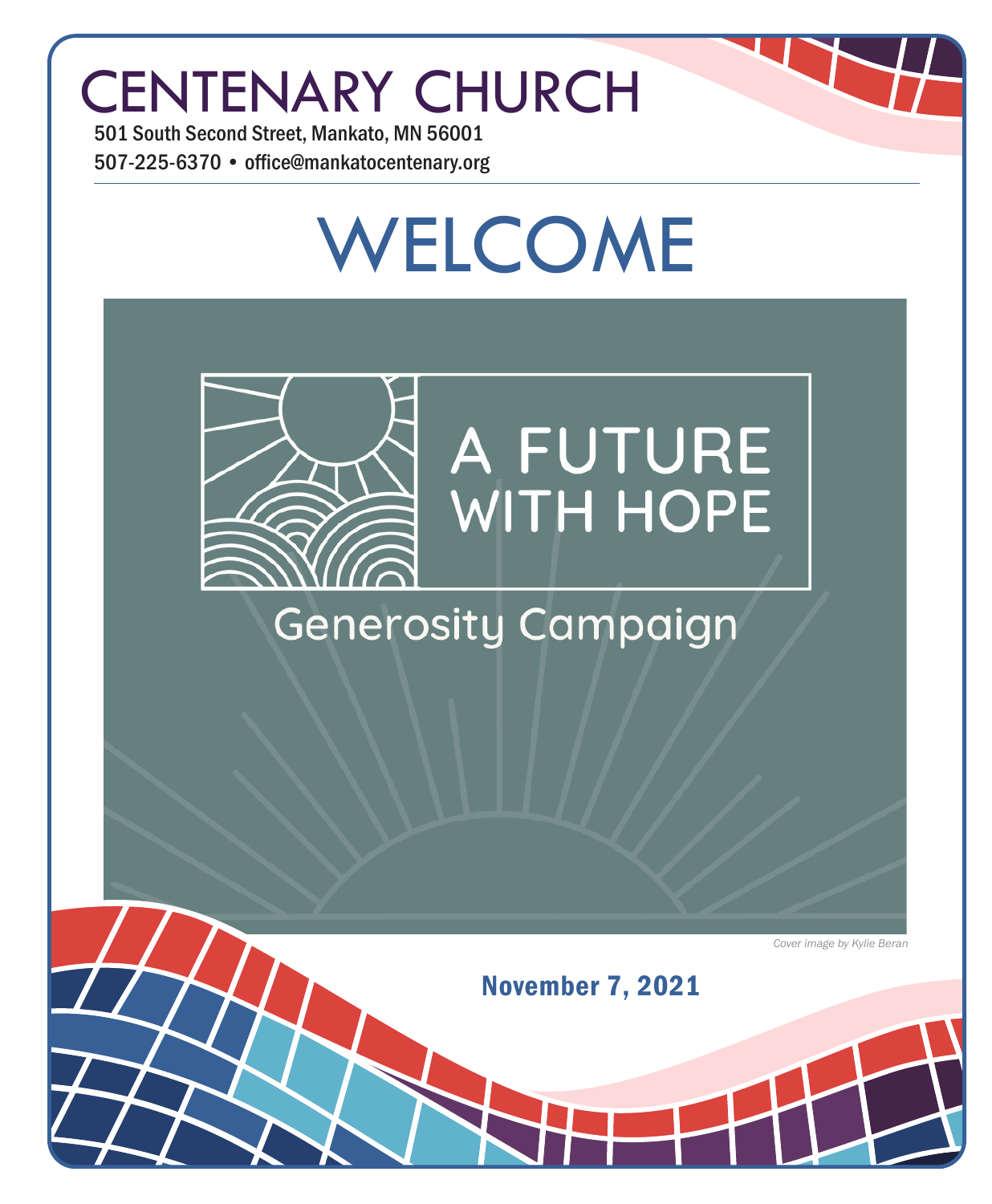### Everyone Is Welcome

We are glad that you are here and invite you to fill out the Connect Card that is in your bulletin. Please note the prayer requests and connections opportunities on the back of the card. Completed Connect Cards may be placed in the offering plate as you leave today.

Join us for coffee and donuts after the service.

Centenary United Methodist Church is a member of the Reconciling Ministries Network. Centenary has made a commitment to intersectional LGBTQ justice, and affirms that everyone is beloved and celebrated in our ministry.

### Announcements

#### Film Viewing and Discussion, November 7th

*For They Know Not What They Do*, explores the intersection of religion, sexual orientation, and gender identity through the stories of four families of faith. Join us on Sunday, November 7th at 6:00 p.m., as we explore this important issue within our denomination and country. A brief 30-minute discussion will follow the 90-minute film. Masks are required to attend.

### Connections Shelter Week November

22nd - 28th Volunteer to share your blessings with our neighbors at the shelter. There are needs for evening meal serving, providing food for dinner, morning greeters and monetary donations for supplies for our week. Signing up is done using electronic links seen here: Meals: https://tinyurl.com/5jyc447r Morning greeters: https://tinyurl.com/2w43dnwf2 Donations can be mailed or dropped off at the church office marked "Connections Supplies." Questions please call Carla Frederick at 507- 381-4159 or email at carlafred925@gmail.com

#### Adult Class with Pastor Michelle

Join Pastor Michelle and others on Wednesday nights at 6:30 p.m. via zoom for a class called "Embodied: Scriptural and Theological Perspectives on the Bodies of Humans and of the Earth." Sign up by contacting Pastor Michelle at Michelle@MankatoCentenary.org or Join the Zoom Meeting at https://us02web.zoom.us/j/85914353655 Meeting ID: 859 1435 3655 Or call: (312) 626-6799, 85914353655#

**Sunday Faith Formation returns this** morning! Kids pre-K through 6th grade will be invited to join us each Sunday morning for Faith Formation. Kids will be excused from the sanctuary after Children's Time and will meet until about 10:45 a.m. for activities, songs, Bible stories and so much more! Email Lydia, Lydia@MankatoCentenary.org with questions.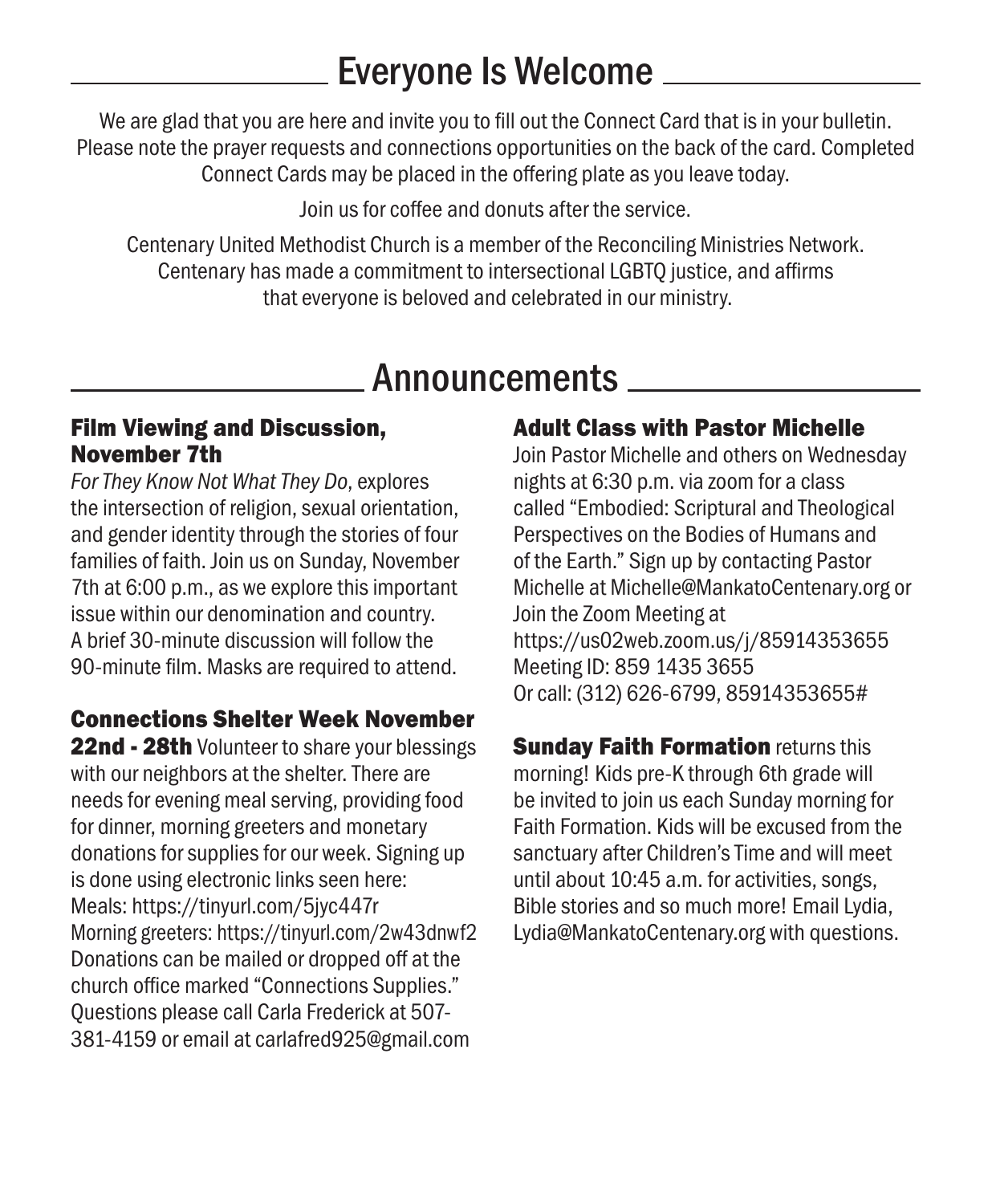### Order of Service

*Ask an usher for assistance with hearing devices and large print bulletins.*

Prelude *Kristy Gilberts*

#### Welcome & Announcements

Handbell Processional

#### Prayers of the People & Dedication of Memorial Gifts

**Opening Song** Pedal Point *by Hal H. Hopson* 

#### Children's Time

#### Lord's Prayer

Our Father, who art in heaven, hallowed be thy name. Thy kingdom come, thy will be done, on earth as it is in heaven. Give us this day our daily bread. And forgive us our trespasses, as we forgive those who trespass against us. And lead us not into temptation, but deliver us from evil. For thine is the kingdom, and the power, and the glory forever. Amen.

#### Unison Prayer

O God, for generations we have heard the stories of your presence among us. For thousands of years we, your people, have told of your wonderful deeds and your great love. And yet, O God, we forget. We forget in the bustle of our lives that you created us. We forget in our desire to be secure that you are the one who calls us. We forget in our anxiety that you are the one who always loves us. Forgive us our forgetfulness, O God, and remind us of what we have been told and long to hear again. Help us to remember, and to tell our story of you, to those who come after us. Amen.

#### Generosity Moment

| <b>Special Music</b>                  | Come Alive (Dry Bones)    | by Farren and Daigle          |  |
|---------------------------------------|---------------------------|-------------------------------|--|
| A Reading From Psalm 71:1-9, 17-21    |                           |                               |  |
| <b>Sermon</b>                         | <b>A Future With Hope</b> | <b>Rev. Michelle Hargrave</b> |  |
| <b>Special Music</b>                  | <b>For All The Saints</b> | Arr. Lindberg                 |  |
| <b>Communion</b>                      |                           |                               |  |
| <b>Lighting of All Saints Candles</b> |                           |                               |  |